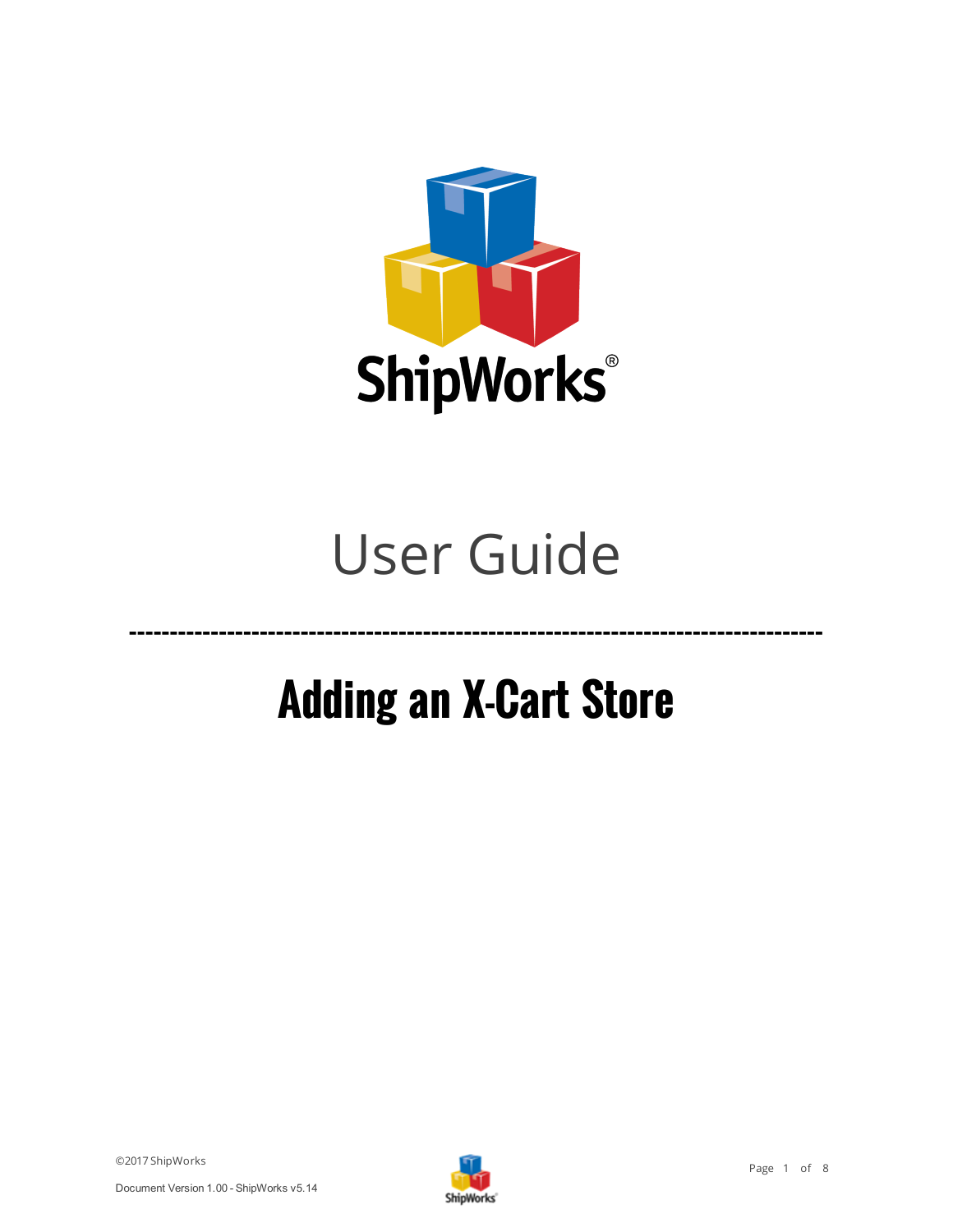## **Contents**

**-----------------------------------------------------------------------------------------------------**

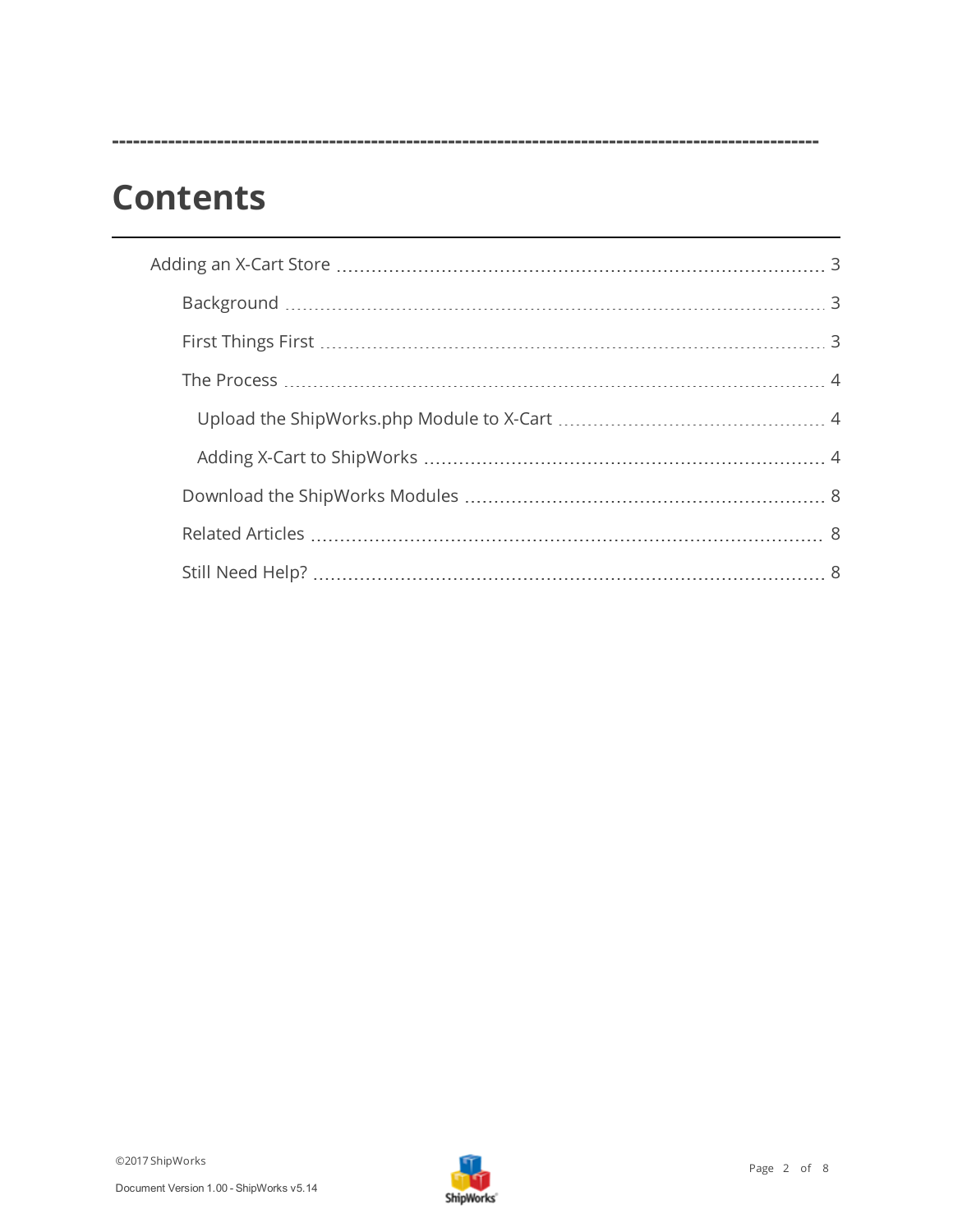## <span id="page-2-0"></span>Adding an X-Cart Store

## **Table of Contents** [Background](#page-2-1) First [Things](#page-2-2) First The [Process](#page-3-0) Upload the [ShipWorks](#page-3-1) php File Add X-Cart Loaded to [ShipWorks](#page-3-2) [Related](#page-7-1) Articles Still [Need](#page-7-3) Help

#### <span id="page-2-1"></span>Background

ShipWorks connects directly to your X-Cart account. With one click, or on an automated schedule, your orders are downloaded from X-Cart. As soon as you process a shipment, ShipWorks communicates the updated order status, shipping method and tracking information back to X-Cart.

<span id="page-2-2"></span>This article will walk you through how to connect your X-Cart store to the ShipWorks software.

## First Things First

Before you begin you will need to have a few things available:

- ShipWorks installed and the ability to log into ShipWorks as an administrator.
- Your X-Cart store's FTP (File Transfer Protocol) host address, username and password. If you do not have this information, please reach out to your resident IT person, host provider, or X-Cart.

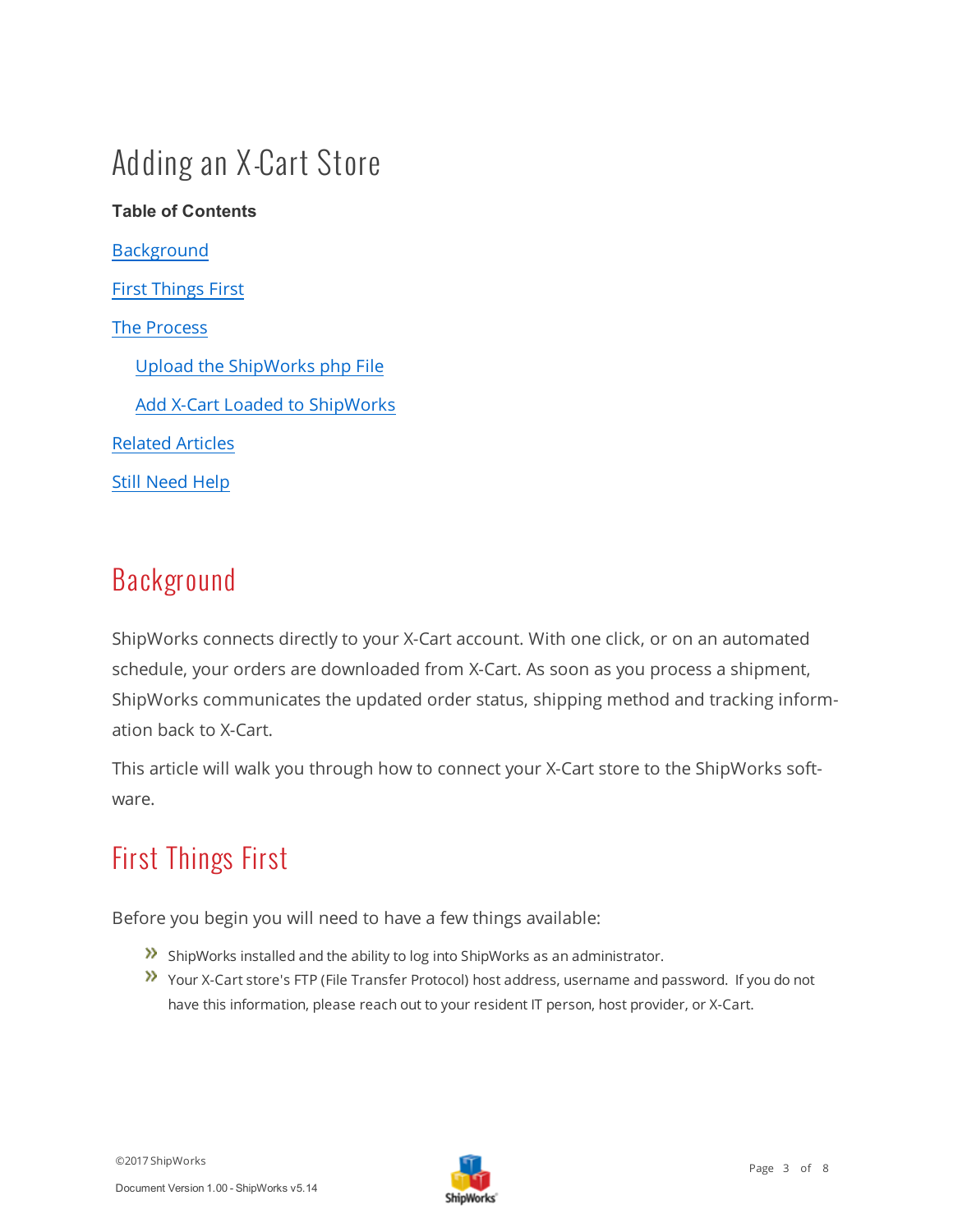ShipWorks connects to X-Cart using a .php module which is placed into your X-Cart store's root directory. The file is attached to the end of this article and will need to be uploaded to your X-Cart store using your favorite FTP client. If you are not familiar with the process of transferring files using FTP, that's OK. You have a few options.

- $\mathcal{V}$  [Review](http://support.shipworks.com/support/solutions/articles/4000043259) this article. It will introduce you to and guide you through the process.
- <span id="page-3-0"></span> $\lambda$  Reach out to your IT person. He or she should be able to upload the file for you.

#### <span id="page-3-1"></span>The Process

#### Upload the ShipWorks.php Module to X-Cart

1. Download the correct shipworks3.php module for your X-Cart version (v4 or v5) located at the bottom of this article. Once downloaded, you will need to unzip the file.

**Note:** Typically you can unzip a compressed (.zip) file by right clicking on it and selecting **Extract All...**.

2. Using the FTP client of your choice, upload the unzipped shipworks3.php file to the root directory of your X-Cart store. Please see this [article](http://support.shipworks.com/support/solutions/articles/4000043259) if you need assistance with this process.

#### <span id="page-3-2"></span>Adding X-Cart to ShipWorks

- 1. Launch the ShipWorks application and log in as a user with administrator permissions.
- 2. Click on the **Manage** tab. Then, click the **Stores** button.



Document Version 1.00 - ShipWorks v5.14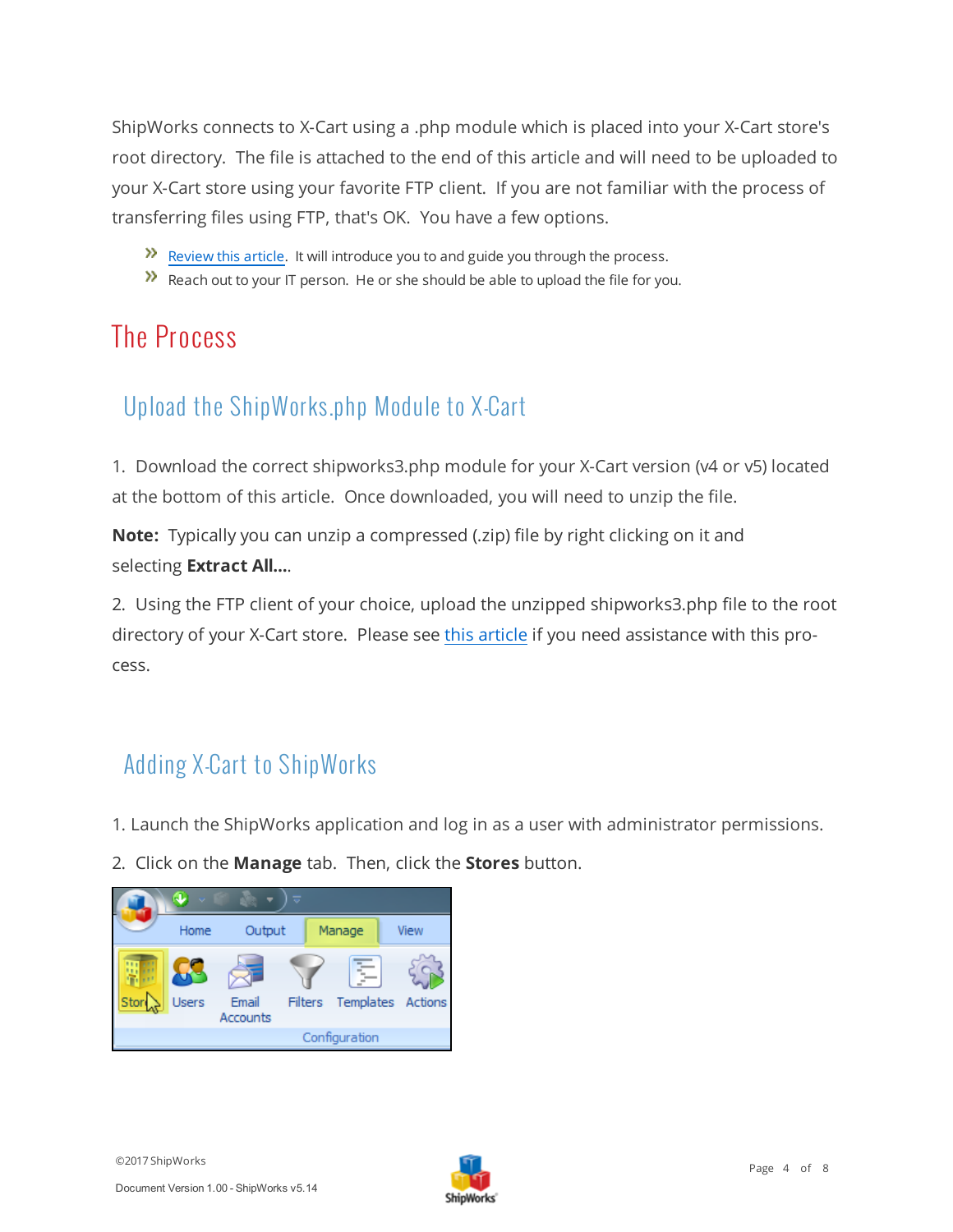3. Next, click on the **Add Store** button.

| <b>Manage Stores</b> |            |               |                                                                    |
|----------------------|------------|---------------|--------------------------------------------------------------------|
| <b>Store Name</b>    | Store Type | Last Download | <b>Edit</b><br>Edit                                                |
|                      |            |               | <b>ABC</b><br>Rename<br>$\boldsymbol{\mathsf{x}}$<br><b>Delete</b> |
|                      |            |               | Add                                                                |
|                      |            |               | Add Store<br>ĿБ<br>M                                               |
|                      |            |               | Close                                                              |

4. From the **What Platform do you sell on?** drop-down menu, select **X-Cart**. Then,

click **Next.**



5. Enter your **username** and **password** to log into your store. Then, enter the **Module URL**. Click **Next**.

**NOTE:** Your **module URL** is typically the address to your website with /shipworks3.php appended to it. So, if your website is **https://www.widgetmethis.com**, your module URL might look like **https://www.widgetmethis.com/shipworks3.php**.

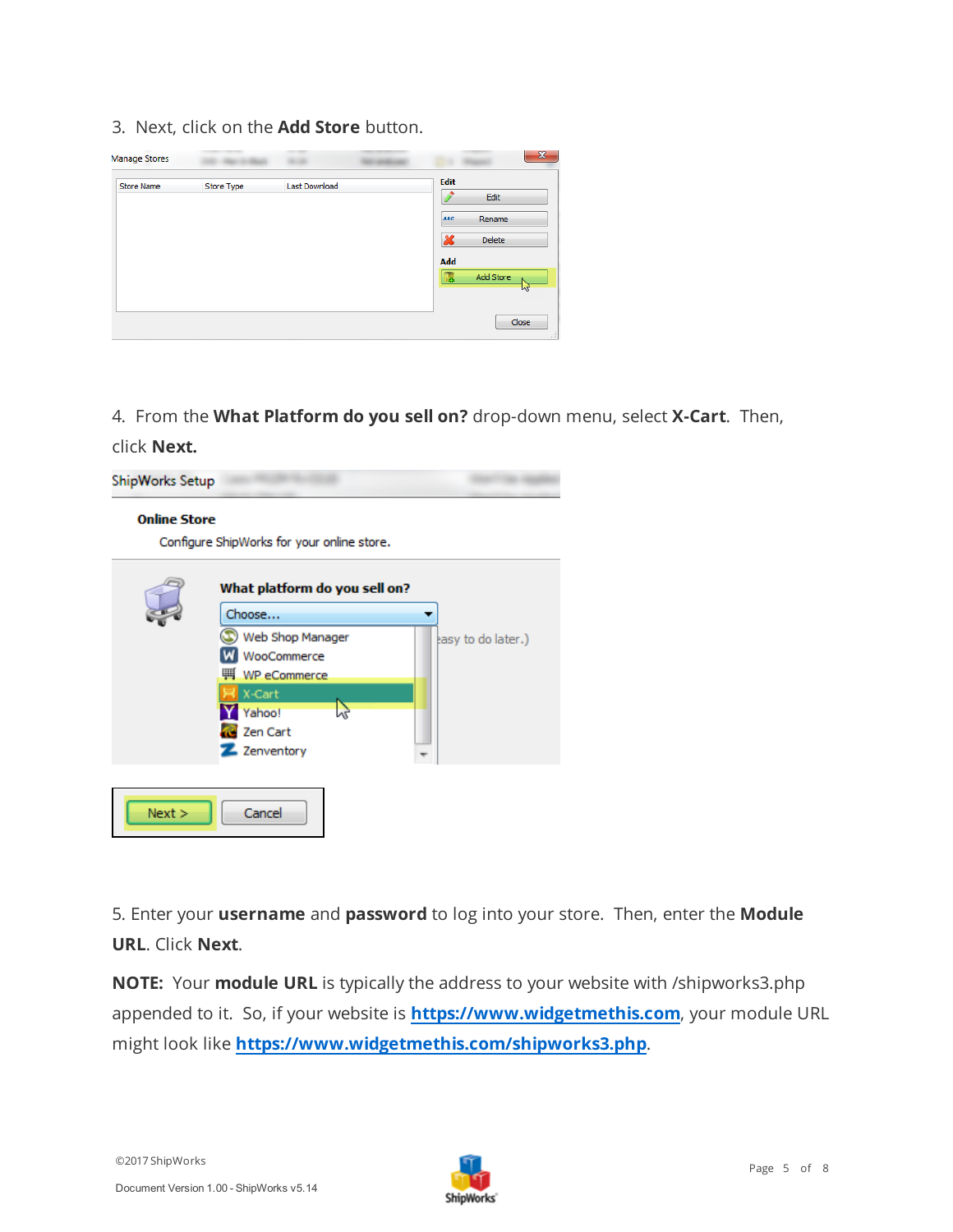| ShipWorks Setup    |                                                                                      | × |
|--------------------|--------------------------------------------------------------------------------------|---|
| <b>Store Setup</b> | Enter the following information about your online store.                             |   |
|                    | Enter the administrator username and password you use to login to your online store: |   |
| Username:          | vourusername                                                                         |   |
| Password:          |                                                                                      |   |
| URL, click here.   | Enter the URL to the ShipWorks module. For help installing or finding the module     |   |
| Module URL:        | http://www.yourstorename.shipworks3.php                                              |   |
|                    |                                                                                      |   |
|                    |                                                                                      |   |
|                    |                                                                                      |   |
| Next >             | Cancel                                                                               |   |

Great! You are connected. Now, you will need to fill out a few more screens.

6. On the **Store Information** screen, enter your **Store Name:** and **Address:**. Then, click **Next**.

| Enter the name and physical address of your online store. |                                                         |  |  |  |  |
|-----------------------------------------------------------|---------------------------------------------------------|--|--|--|--|
| <b>Name</b>                                               |                                                         |  |  |  |  |
| Store name:                                               | X-Cart                                                  |  |  |  |  |
|                                                           | (This is just how your store will display in ShipWorks) |  |  |  |  |
| <b>Address</b>                                            |                                                         |  |  |  |  |
| Company:                                                  | Widget Me This                                          |  |  |  |  |
| Street:                                                   | 1234 Some Street                                        |  |  |  |  |
|                                                           |                                                         |  |  |  |  |
| City:                                                     | St. Louis                                               |  |  |  |  |
| State \Prov:                                              | Missouri                                                |  |  |  |  |
| Postal Code:                                              | 63102                                                   |  |  |  |  |
| Country:                                                  | <b>United States</b>                                    |  |  |  |  |

7. Enter the additional **Contact Information:** for your store. Then, click **Next**.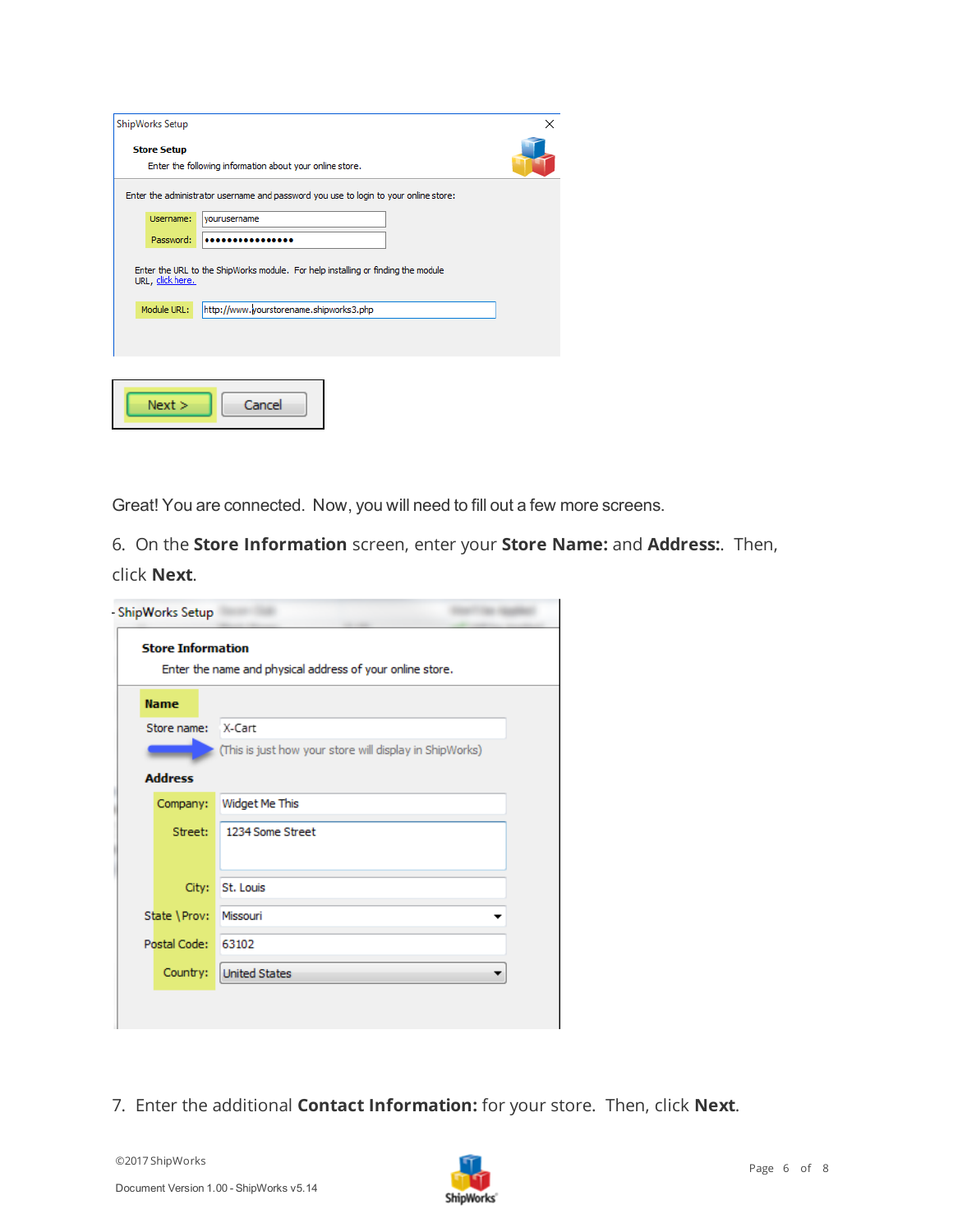**Note:** This information is optional.

|                                                                             | ShipWorks Setup            |                      |  |  |  |  |  |
|-----------------------------------------------------------------------------|----------------------------|----------------------|--|--|--|--|--|
| <b>Contact Information</b><br>Enter the contact information for your store. |                            |                      |  |  |  |  |  |
|                                                                             | <b>Contact Information</b> |                      |  |  |  |  |  |
|                                                                             | Website:                   | www.widgetmethis.com |  |  |  |  |  |
|                                                                             | Email:                     |                      |  |  |  |  |  |
|                                                                             | Phone:                     |                      |  |  |  |  |  |
|                                                                             |                            |                      |  |  |  |  |  |
|                                                                             |                            |                      |  |  |  |  |  |

8. Select how many days of order history you would like to download into ShipWorks during your initial download. The default is to download all order history into ShipWorks. You can modify this by clicking on the **Edit** link.

| <b>Store Setup</b><br>Configure how ShipWorks will work with your store.                   |  |
|--------------------------------------------------------------------------------------------|--|
| ShipWorks will download orders starting from: Your first order<br>(「回                      |  |
| ShipWorks will download orders starting from:<br>Order $# 0$<br>Download all of my orders. |  |

9. Under **When a shipment is processed:** we recommend leaving the default for **Upload the shipment tracking number**.



10. Click **Next**, then **Finish**. Then, click **Close**.

Your order will automatically begin to download.

©2017 ShipWorks